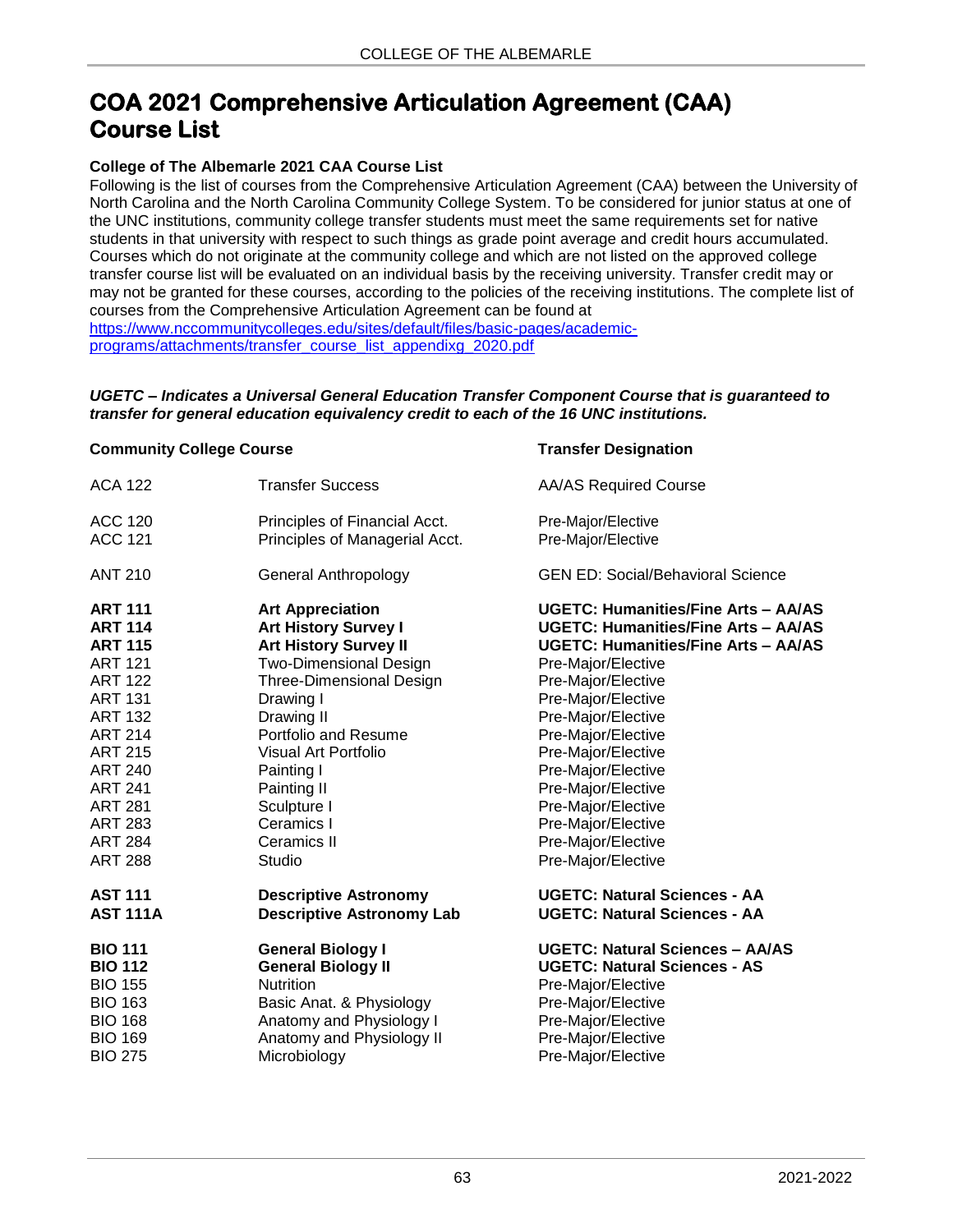| <b>BUS 110</b>                                     | Introduction to Business                                                                                                | Pre-Major/Elective                                                    |
|----------------------------------------------------|-------------------------------------------------------------------------------------------------------------------------|-----------------------------------------------------------------------|
| <b>BUS 115</b>                                     | <b>Business Law I</b>                                                                                                   | Pre-Major/Elective                                                    |
| <b>BUS 137</b>                                     | <b>Principles of Management</b>                                                                                         | Pre-Major/Elective                                                    |
| <b>CHM 130</b>                                     | Gen. Organic & Biochemistry                                                                                             | Pre-Major/Elective                                                    |
| <b>CHM 130A</b>                                    | Gen. Organic & Biochemistry Lab                                                                                         | Pre-Major/Elective                                                    |
| <b>CHM 151</b>                                     | <b>General Chemistry I</b>                                                                                              | <b>UGETC: Natural Sciences - AA/AS</b>                                |
| <b>CHM 152</b>                                     | <b>General Chemistry II</b>                                                                                             | <b>UGETC: Natural Sciences - AS</b>                                   |
| CIS 110                                            | Introduction to Computers                                                                                               | <b>GEN ED: Mathematics</b>                                            |
| <b>CIS 115</b>                                     | Intro. to Program & Logic                                                                                               | <b>GEN ED: Mathematics</b>                                            |
| <b>CJC 111</b>                                     | Intro. to Criminal Justice                                                                                              | Pre-Major/Elective                                                    |
| <b>CJC 121</b>                                     | Law Enforcement Operations                                                                                              | Pre-Major/Elective                                                    |
| <b>CJC 141</b>                                     | Corrections                                                                                                             | Pre-Major/Elective                                                    |
| <b>COM 110</b><br><b>COM 120</b><br><b>COM 231</b> | Intro, to Communications<br>Intro. Interpersonal Communications UGETC: Communications - AA/AS<br><b>Public Speaking</b> | <b>GEN ED: Communications</b><br><b>UGETC: Communications - AA/AS</b> |
| <b>CSC 139</b>                                     | Visual BASIC Programming                                                                                                | Pre-Major/Elective                                                    |
| <b>CSC 151</b>                                     | JAVA Programming                                                                                                        | Pre-Major/Elective                                                    |
| <b>CSC 239</b>                                     | Adv. Visual BASIC Programming                                                                                           | Pre-Major/Elective                                                    |
| <b>CTS 115</b>                                     | Info Sys Business Concepts                                                                                              | Pre-Major/Elective                                                    |
| <b>DFT 170</b>                                     | <b>Engineering Graphics</b>                                                                                             | Pre-Major/Elective                                                    |
| <b>DRA 111</b>                                     | <b>Theatre Appreciation</b>                                                                                             | <b>UGETC: Humanities/Fine Arts- AA/AS</b>                             |
| <b>DRA 130</b>                                     | Acting I                                                                                                                | Pre-Major/Elective                                                    |
| <b>DRA 131</b>                                     | Acting II                                                                                                               | Pre-Major/Elective                                                    |
| <b>DRA 140</b>                                     | Stagecraft I                                                                                                            | Pre-Major/Elective                                                    |
| <b>DRA 141</b>                                     | Stagecraft II                                                                                                           | Pre-Major/Elective                                                    |
| <b>DRA 170</b>                                     | Play Production I                                                                                                       | Pre-Major/Elective                                                    |
| <b>DRA 171</b>                                     | Play Production II                                                                                                      | Pre-Major/Elective                                                    |
| <b>DRA 211</b>                                     | Theatre History I                                                                                                       | <b>GEN ED: Humanities/Fine Arts</b>                                   |
| DRA 212                                            | Theatre History II                                                                                                      | <b>GEN ED: Humanities/Fine Arts</b>                                   |
| <b>DRA 230</b>                                     | Acting III                                                                                                              | Pre-Major/Elective                                                    |
| <b>DRA 231</b>                                     | Acting IV                                                                                                               | Pre-Major/Elective                                                    |
| <b>DRA 270</b>                                     | Play Production III                                                                                                     | Pre-Major/Elective                                                    |
| <b>DRA 271</b>                                     | Play Production IV                                                                                                      | Pre-Major/Elective                                                    |
| <b>ECO 251</b>                                     | <b>Principles of Microeconomics</b>                                                                                     | UGETC: Social/Behavioral Sci - AA/AS                                  |
| <b>ECO 252</b>                                     | <b>Principles of Macroeconomics</b>                                                                                     | UGETC: Social/Behavioral Sci - AA/AS                                  |
| <b>EDU 144</b>                                     | <b>Child Development I</b>                                                                                              | Pre-Major/Elective                                                    |
| <b>EDU 145</b>                                     | <b>Child Development II</b>                                                                                             | Pre-Major/Elective                                                    |
| <b>EDU 216</b>                                     | Foundations of Education                                                                                                | Pre-Major/Elective                                                    |
| <b>EDU 221</b>                                     | <b>Children with Exceptionalities</b>                                                                                   | Pre-Major/Elective                                                    |
| <b>EGR 150</b>                                     | Intro to Engineering                                                                                                    | *Pre-Major/Elective                                                   |
| <b>EGR 220</b>                                     | <b>Engineering Statics</b>                                                                                              | Pre-Major/Elective                                                    |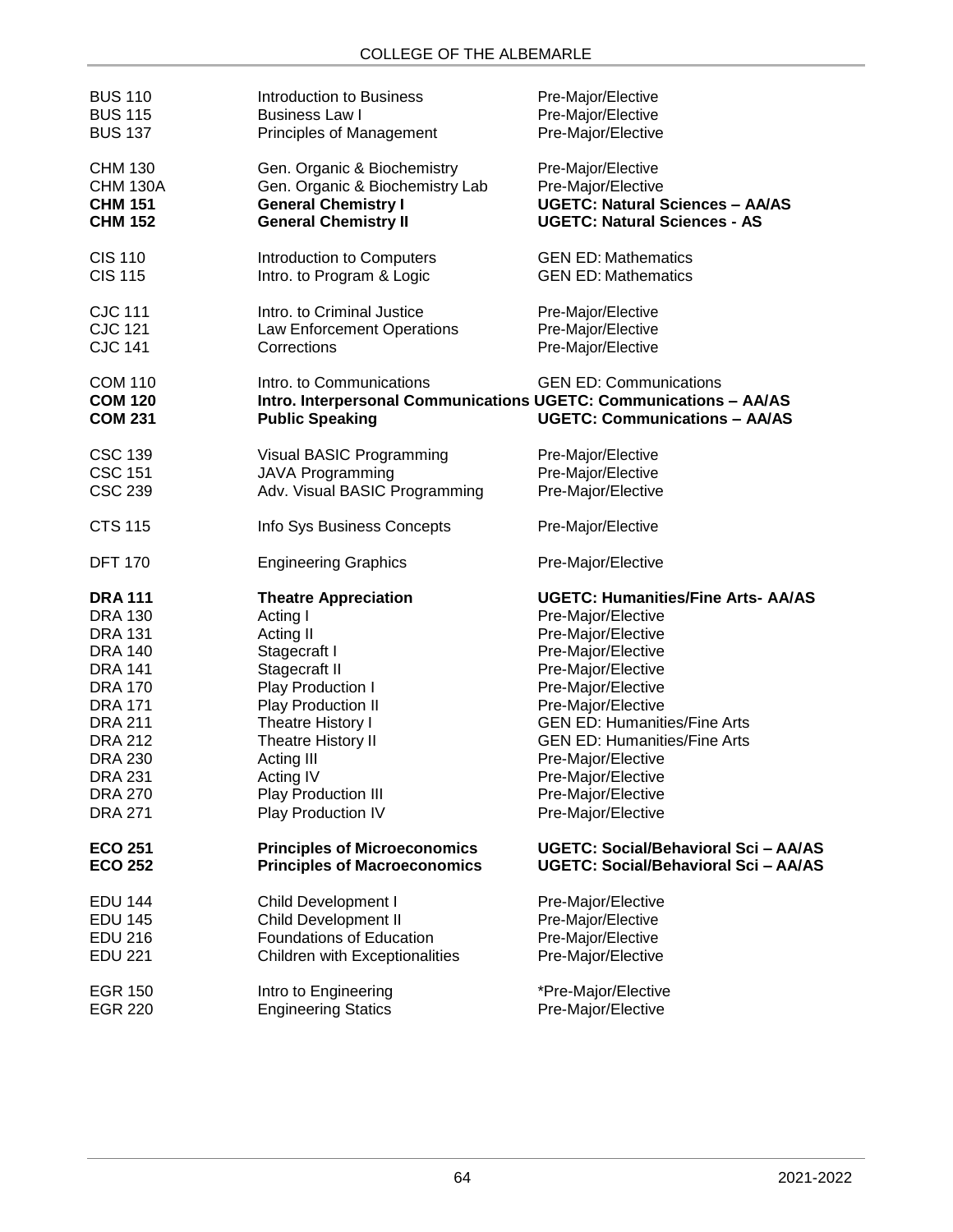| <b>ENG 111</b> | <b>Writing and Inquiry</b>                 | UGETC: English Comp - AA & AS              |
|----------------|--------------------------------------------|--------------------------------------------|
| <b>ENG 112</b> | <b>Writing/Research in the Disciplines</b> | UGETC: English Comp - AA & AS              |
| <b>ENG 125</b> | Creative Writing I                         | Pre-Major/Elective                         |
| <b>ENG 231</b> | <b>American Literature I</b>               | <b>UGETC: Humanities/Fine Arts - AA/AS</b> |
| <b>ENG 232</b> | <b>American Literature II</b>              | <b>UGETC: Humanities/Fine Arts - AA/AS</b> |
| <b>ENG 241</b> | <b>British Literature I</b>                | <b>UGETC: Humanities/Fine Arts-AA/AS</b>   |
| <b>ENG 242</b> | <b>British Literature II</b>               | <b>UGETC: Humanities/Fine Arts-AA/AS</b>   |
| <b>ENG 261</b> | <b>World Literature I</b>                  | <b>GEN ED: Humanities/Fine Arts</b>        |
| <b>ENG 262</b> | <b>World Literature II</b>                 | <b>GEN ED: Humanities/Fine Arts</b>        |
| <b>FRE 111</b> | <b>Elementary French I</b>                 | <b>GEN ED: Humanities/Fine Arts</b>        |
| <b>FRE 112</b> | <b>Elementary French II</b>                | <b>GEN ED: Humanities/Fine Arts</b>        |
| <b>GEO 111</b> | <b>World Regional Geography</b>            | <b>GEN ED: Social/Behavioral Science</b>   |
| <b>GEO 112</b> | <b>Cultural Geography</b>                  | <b>GEN ED: Social/Behavioral Science</b>   |
| <b>HEA 110</b> | <b>Personal Health and Wellness</b>        | Pre-Major/Elective                         |
| <b>HEA 112</b> | First Aid and CPR                          | Pre-Major/Elective                         |
| <b>HEA 120</b> | <b>Community Health</b>                    | Pre-Major/Elective                         |
| <b>HIS 111</b> | <b>World Civilizations I</b>               | UGETC: Social/Behavioral Sci. - AA/AS      |
| <b>HIS 112</b> | <b>World Civilizations II</b>              | UGETC: Social/Behavioral Sci. - AA/AS      |
| <b>HIS 131</b> | <b>American History I</b>                  | UGETC: Social/Behavioral Sci. - AA/AS      |
| <b>HIS 132</b> | <b>American History II</b>                 | UGETC: Social/Behavioral Sci. - AA/AS      |
| <b>HUM 115</b> | <b>Critical Thinking</b>                   | <b>GEN ED: Humanities/Fine Arts</b>        |
| <b>HUM 211</b> | Humanities I                               | <b>GEN ED: Humanities/Fine Arts</b>        |
| <b>HUM 212</b> | Humanities II                              | <b>GEN ED: Humanities/Fine Arts</b>        |
| <b>MAT 143</b> | <b>Quantitative Literacy</b>               | UGETC: Math - AA                           |
| <b>MAT 152</b> | <b>Statistical Methods I</b>               | <b>UGETC: Math - AA</b>                    |
| <b>MAT 171</b> | <b>Precalculus Algebra</b>                 | <b>UGETC: Math - AA/AS</b>                 |
| <b>MAT 172</b> | <b>Precalculus Trigonometry</b>            | <b>UGETC: Math - AS</b>                    |
| <b>MAT 263</b> | <b>Brief Calculus</b>                      | <b>UGETC: Math - AS</b>                    |
| <b>MAT 271</b> | <b>Calculus I</b>                          | <b>UGETC: Math - AS/AE</b>                 |
| <b>MAT 272</b> | <b>Calculus II</b>                         | <b>UGETC: Math - AS/AE</b>                 |
| <b>MAT 273</b> | Calculus III                               | <b>GEN ED: Mathematics</b>                 |
| <b>MAT 280</b> | Linear Algebra                             | Pre-Major/Elective                         |
| <b>MAT 285</b> | <b>Differential Equations</b>              | Pre-Major/Elective                         |
| <b>MUS 110</b> | <b>Music Appreciation</b>                  | <b>UGETC: Humanities/Fine Arts - AA/AS</b> |
| <b>MUS 112</b> | <b>Introduction to Jazz</b>                | <b>UGETC: Humanities/Fine Arts - AA/AS</b> |
| <b>MUS 151</b> | Class Music I                              | Pre-Major/Elective                         |
| <b>MUS 152</b> | Class Music II                             | Pre-Major/Elective                         |
| <b>MUS 251</b> | <b>Class Music III</b>                     | Pre-Major/Elective                         |
| <b>MUS 252</b> | Class Music IV                             | Pre-Major/Elective                         |